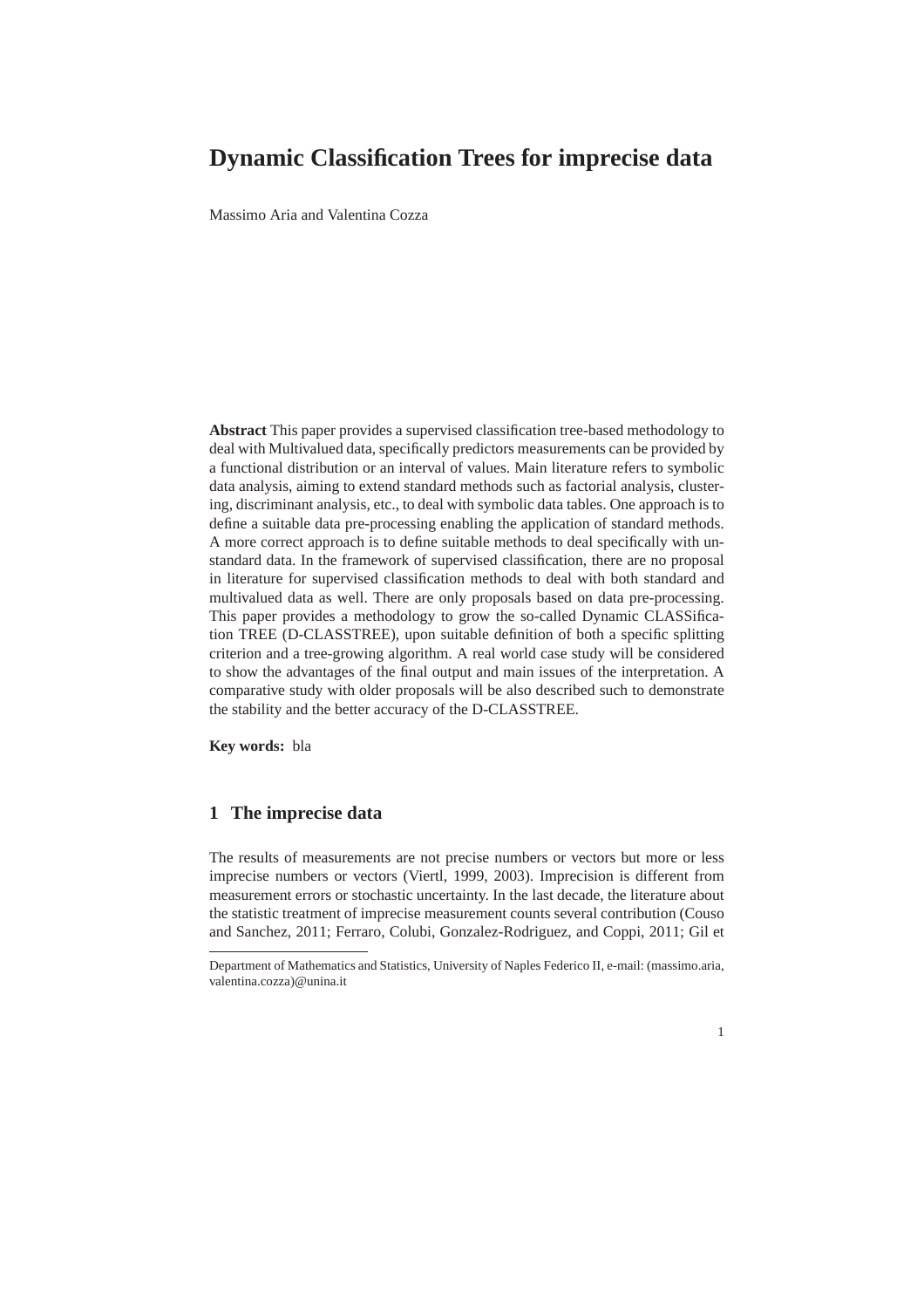al., 2006). Special cases of imprecise data are both interval and histogram data. They are typical where training data comes with intrinsic uncertainty that might be the result of imprecise measuring instruments, as in image recognition framework, human judgments, etc. We intend our approach as a 'subjectivist' view of imprecision formalizing the uncertainty concerning an underlying 'crisp' phenomenon.

## **2 Tree-based methods**

Data can be hierarchically organized in a connected and oriented graph, the so-called tree, characterized by a set of linked nodes, in which any two nodes are connected by exactly one simple path, the starting-node is the *root* and the end-nodes are the *leaves*. Two properties are satisfied: the *shape property*, where each node has a fixed number *r* of child nodes (for  $r = 2$  it is assumed a binary tree); the *heap property*, where each node is greater than or equal to each of its children according to some comparison predicate which is fixed for the entire data structure. Trees have been used in supervised classification and non parametric regression. Each node of the tree includes statistical units or objects which are recursively partitioned such to reduce the impurity of a target or response variable as explained by a set of available predictors. To each leave of the tree is assigned a response value/class, the set of leaves describes a partition of the given sample of objects, each path of the tree gives the sequential conditions of the predictors measurement which is necessary to belong to each final leave. In such a tree graph, a new object for that only the predictors measurements are known can be slide down until one of the leaves where it is possible to predict its response value/class on the basis of the prior leave's assignment done in the tree growing. The quality of the prediction can be evaluated in terms of misclassification rate or mean square error estimates based on learning sample (too optimistic), test sample (which requires large sample size), cross-validation (for small sample size).

Main focus of recent literature is to outperform the decision/prediction rule in terms of accuracy such to answer the bias-variance dilemma with alternative solutions. Enhancements are provided by ensemble methods, random forest, evolutionary programming. All these approaches do not provide one tree structure for prediction denying the interpretability advantage of the tree graph to describe the hierarchical dependence relationships. The final assignment of one object is induced by a suitable combination of tree structures. Ensemble methods are learning algorithms that develop a population of simple models (like trees), called weak learner, from the perturbed training set combining them to form a composite predictor, which is generally more accurate than the single trees whence it is formed by. Ensemble of classifiers works by constructing a set of weak learners and then classifying new data points by taking a vote of their predictions. Even though there exist several ways to build ensemble (Dietterich, 2000), the most popular ensemble methods, such as Bagging (Breiman, 1996), Boosting (Freund and Schapire, 1997) and Random Forest (Breiman, 2001), work by manipulating the training examples through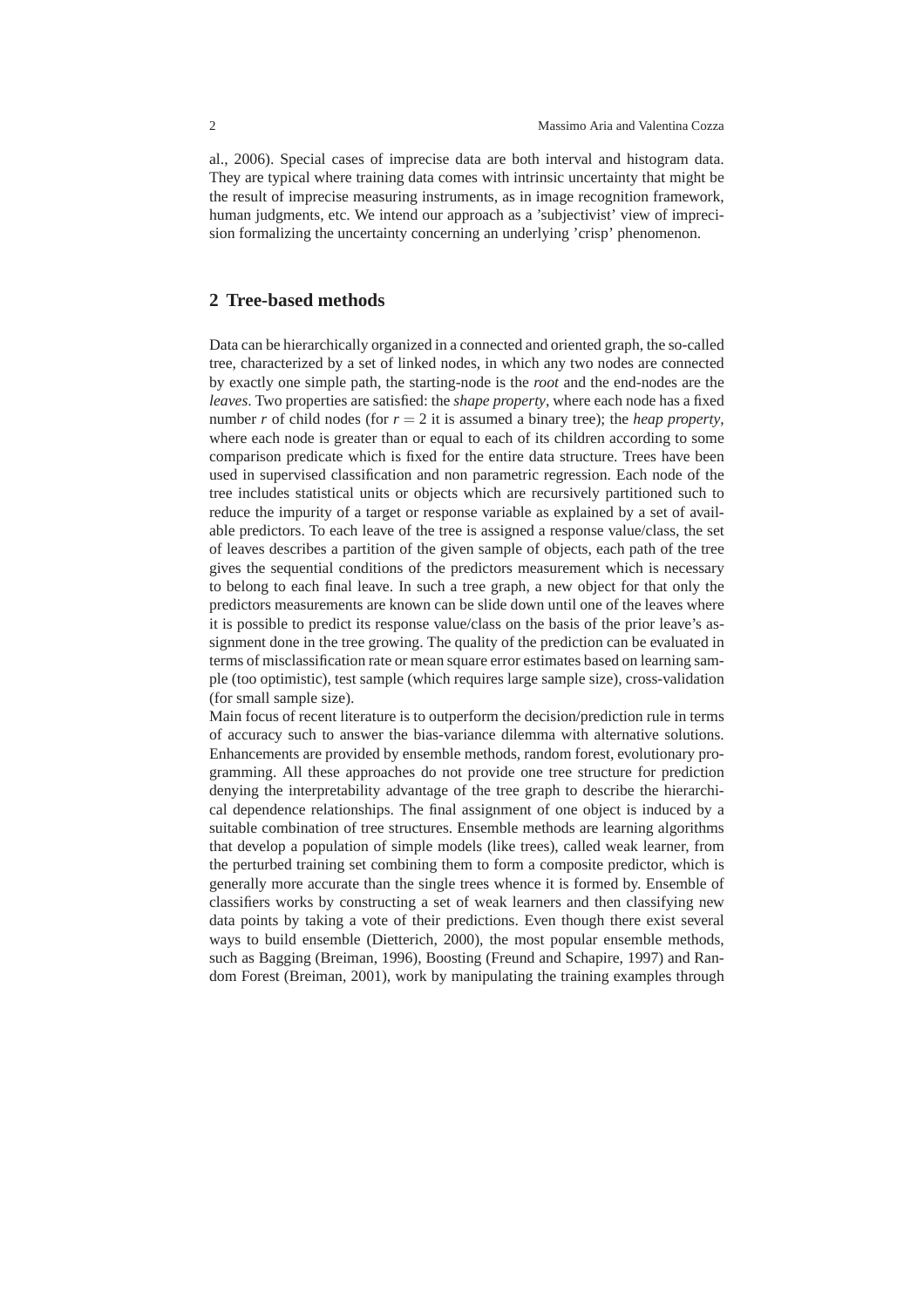Dynamic Classification Trees for imprecise data 3

re-sampling methods. All of these algorithms aggregate the object decisions by voting, but none of these ensemble methods allows to preserve the final tree-structure: if we are interested in the accuracy of the prediction then we can use an ensemble because it is absolutely more accurate than a single decision tree, but the interpretation of the the tree-structure is irreparably lost because the aggregation process compromises the construction of a unique prediction tree structure.

# **3 The proposed methodology for multiple values data**

## *3.1 The multiple values data description*

Multiple values variables (MVV) are included in the category of symbolic data (Bock and Diday, 2000). The data descriptions of the units are called *symbolic* when they are more complex than the standard ones due to the fact that they contain internal variation and are structured. Symbolic data need more complex data tables called *symbolic data tables* because a cell of such data table does not necessarily contain as usual, a single quantitative or categorical values. The symbolic variables are usually represented as weight (probability) distributions or interval values. Let **X** be a continuous variable defined on a finite support  $S = [x, \bar{x}]$ , where *x* and  $\bar{x}$  are the minimum and maximum values of the domain of **X**.

A histogram of **X** is the representation of an empirical distribution, described by a set of pairs  $(I_h, \pi_h)$ ,  $h = 1, \ldots, H$ , where *H* is the number of contiguous intervals (bins)  $\{I_1, \ldots, I_h, \ldots, I_H\}$ , where  $I_h = [\underline{x}; \overline{x}]$ , in which the support *S* is partitioned and  $\pi_h$  is the frequency associated with each interval.

A generic interval variable **X** is a correspondence between a set *E* of units and a set of closed intervals  $[X_{min}, X_{max}]$ , with  $X_{min} \leq X_{max}$  and  $X_{min}, X_{max} \in \mathcal{R}$ .

In dealing with imprecise data, in the literature tree-based methods are used with interval data as predictors by Mballo and Diday (2005), and by Limam, Diday and Winsberg, (2003). A preliminary pre-processing of interval data is mandatory to build the tree-based structure. This pre-processing consists either in considering the lower bound of each interval or the upper bound of each interval. Then a normal tree-growing procedure is done by taking as impurity measure the Kolmogorov-Smirnov measure. As alternative pre-processing of interval data, the mean value of each interval can be considered. Authors does not consider the possibility to have histogram data.

#### *3.2 The new definition of split*

Tree-growing depends on the nature of both the response variable and the predictors. Response variable governs the choice of the impurity criterion as well as predictors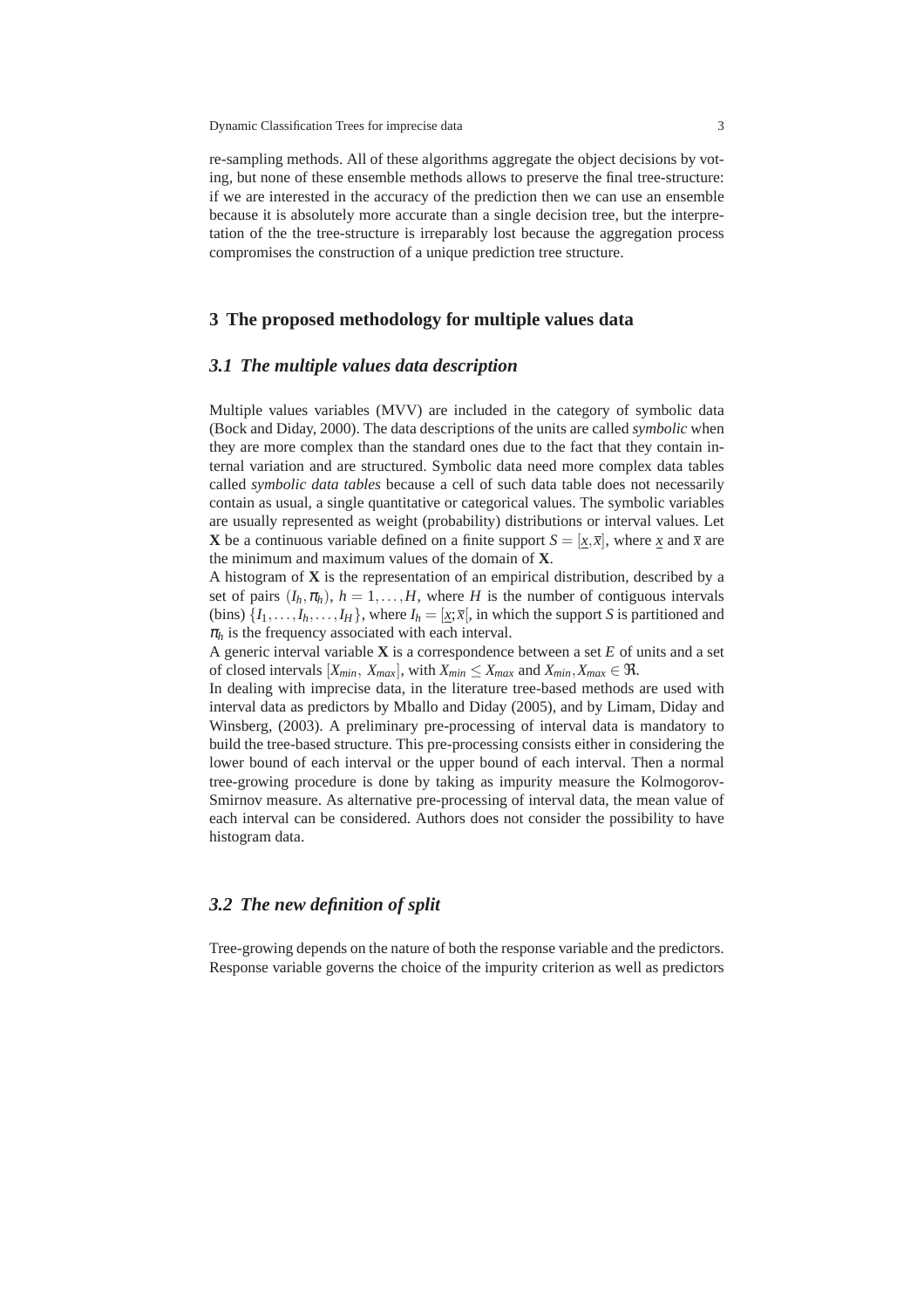govern the way the splitting variables are defined. Traditionally the number of possible split to be generated by each predictor depends on the nature of the predictor itself (i.e. numerical, ordinal or nominal). As the partitioning procedure produces binary splits, in the case of numerical (ordinal) predictors with *N* (*M*) distinct values  $N-1$  ( $M-1$ ) possible binary splits can be generated. In the case of nominal predictors with *M* distinct modalities,  $2^{M-1} - 1$  possible binary splits can be generated. In our case, the predictor matrix involves both classical variables and Multiple Values Variables, so it is necessary determine how splitting variables can be generated by the latter variables.

Let  $\Gamma$  be a set of  $n \times Q$  Multiple Valued Variables, let **Z** be a  $n \times K$  random variable and let *Y* be a *n*-dimensional vector representing the response variable. Define  $X = [T \, Z]$  as the predictors matrix of dimension  $n \times P$ , with  $P = K + Q$ . Let  $X^p$  be the  $p^{th}$  predictors, with  $p = 1, \ldots, P$ .

Suppose that  $X^p$  is represented by multiple values variable of the type *histogram data*.

Let  $F_{X^p(i)}(u)$  be the empirical cumulative distribution function (ECDF) of the *i*<sup>th</sup> instance of the predictor  $X^p$ , and let  $F_{X^p - j}(u)$  be the ECDF of the  $j^{th}$  instance of the same predictor. The following cases can be verified:

- $F_{X^p(i)}(u) = F_{X^p(i)}(u);$
- $F_{XP}$   $_i(u) < F_{XP}$   $_i(u);$
- $F_{X^p}$   $_i(u) > F_{X^p}$   $_i(u)$ .

With respect to the distribution of the *i*<sup>th</sup> instance, to generate splitting variables we order the instances characterized by histogram data by verifying the former inequalities via the well-known T statistics of Wilcoxon test.

The splitting ternary partition is given by a joint lecture of both T-statistics and the connected  $p - value$ . Consider we are using the  $i<sup>th</sup>$  instance as reference instance, and we are deciding in which child node will fall down the *j th* instance. Indeed if *T* < 0 and *p* − *value* <  $\alpha$ , then we are considering the first case and *j*<sup>th</sup> instance goes down in the left child node. On the other hand, if  $T > 0$  and  $p - value < \alpha$ , then we are considering the second case and *j th* instance goes down in the right child node. If  $p-value > \alpha$  we are considering the third case, and  $j<sup>th</sup>$  instance goes down in the central child node. We can conclude that, if there are *N* distinct histograms the number of possible splits to be generated is equal to  $N - 2$ .

Suppose now  $X^p$  is the  $p^{th}$  predictor in the data matrix, and it is represented by multiple values variable of the type *interval data*. Let  $X_{min}^{pi}$  and  $X_{max}^{pi}$  be respectively the lower and the upper bound of the interval of the  $i<sup>th</sup>$  instance of the predictor  $X^p$ . Let  $X_{min}^{p_j}$  and  $X_{max}^{p_j}$  be respectively the lower and the upper bound of the interval of the  $j<sup>th</sup>$  instance of the predictor  $X<sup>p</sup>$ . With respect to the  $i<sup>th</sup>$  instance, the following cases can occur:

1. 
$$
X_{min}^{pj} < X_{min}^{pi}
$$
 and  $X_{max}^{pj} < X_{max}^{pi}$ ;  
\n2.  $X_{min}^{pj} > X_{min}^{pi}$  and  $X_{max}^{pj} > X_{max}^{pi}$ ;  
\n3.  $\{X_{min}^{pj} \ge X_{min}^{pi}$  and  $X_{min}^{pj} \le X_{min}^{pi}\}$  or  $\{X_{min}^{pj} \le X_{min}^{pi}$  and  $X_{min}^{pj} \ge X_{min}^{pi}\}$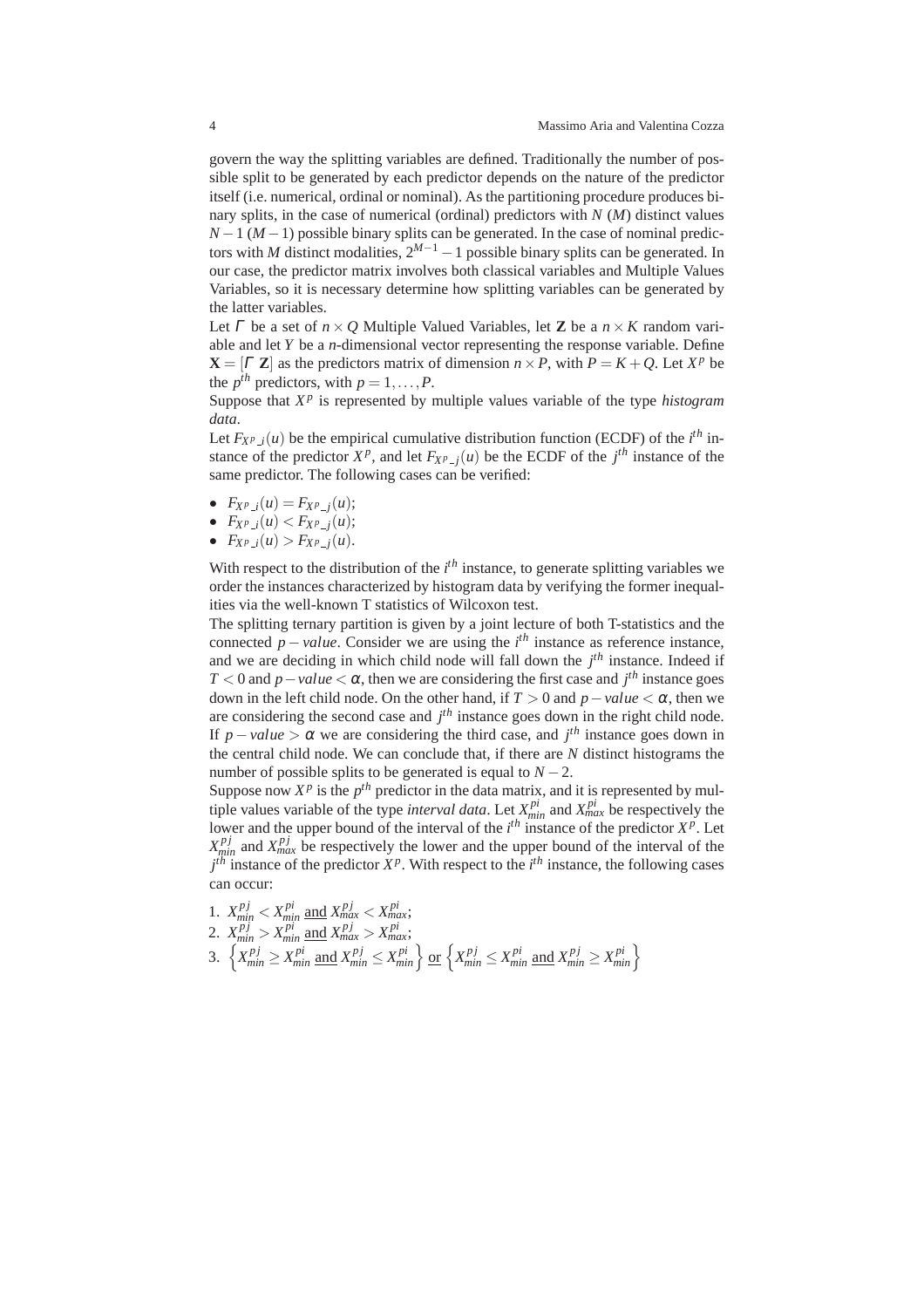Dynamic Classification Trees for imprecise data 5

In the first case the *j th* instance goes down in the left child node, in the second case  $j<sup>th</sup>$  instance goes down in the right child node, in the third case  $j<sup>th</sup>$  instance goes down in the central child node. As in the case of histogram data, we can conclude that, if there are *N* distinct intervals the number of possible splits to be generated is equal to  $N - 2$ .

## *3.3 Dynamic classification trees for imprecise data*

Table 1 shows the pseudo-code of the Dynamic Classification Tree for Imprecise Data.

```
Let Γ be a set of n × Q Multiple Valued Variables, let Z be a n × P random variable and let Y be a n-dimensional vector representing the response variable. Define
 X = [T Z] as the predictors matrix of dimension n \times P, with P = K + Q. Let X^P be the p^{fh} predictors, with p = 1, ..., P.<br>Initialize \rightarrow generate root node
      • While a stopping rule is not verified
               – if the current node is not terminal
                      for p=1:Pif is ordinal XP || is numerical XP, compute the decrease in impurity for all the N-1 splitting variables and store its maximum<br>elseif is categorical XP, compute the decrease in impurity for all the 2^{M-1} - 1 split
                      · end
        end<br>
Conerate three or two children nodes according to the nature of the predictor generating the higher decrease in impurity computed in the previous loop.<br>
Update the status of the generated child node (Internal-Terminal
                      · else
                                 · continue: generated child node becomes now a father node.
                       · end
               – end
       • end
Output → Ternary classification tree
```
**Table 1** Pseudocode of Dynamic classification trees for imprecise data

The innovative contribution of our algorithm refers to tree-growing procedure, specifically it refers to a new way to define the splitting variables. With respect to explorative purposes, it means that the interpretability of partitions takes in account a more rigorous information when MVV predictors generate splits. The intrinsic uncertainty in pre-process such variables disappears because no pre-processing is done to perform the analysis. About decisional purposes, none is changed with respect to classical approaches. Indeed both division of the total sample in learning sample and test sample and cross-validation procedures are possible. Our approach allows to such a classifier to preserve the conditions to be used with ensemble methods such as Bagging, Boosting, Random Forests, etc. (Breiman, 1996, 2001; Freund and Schapire, 1997).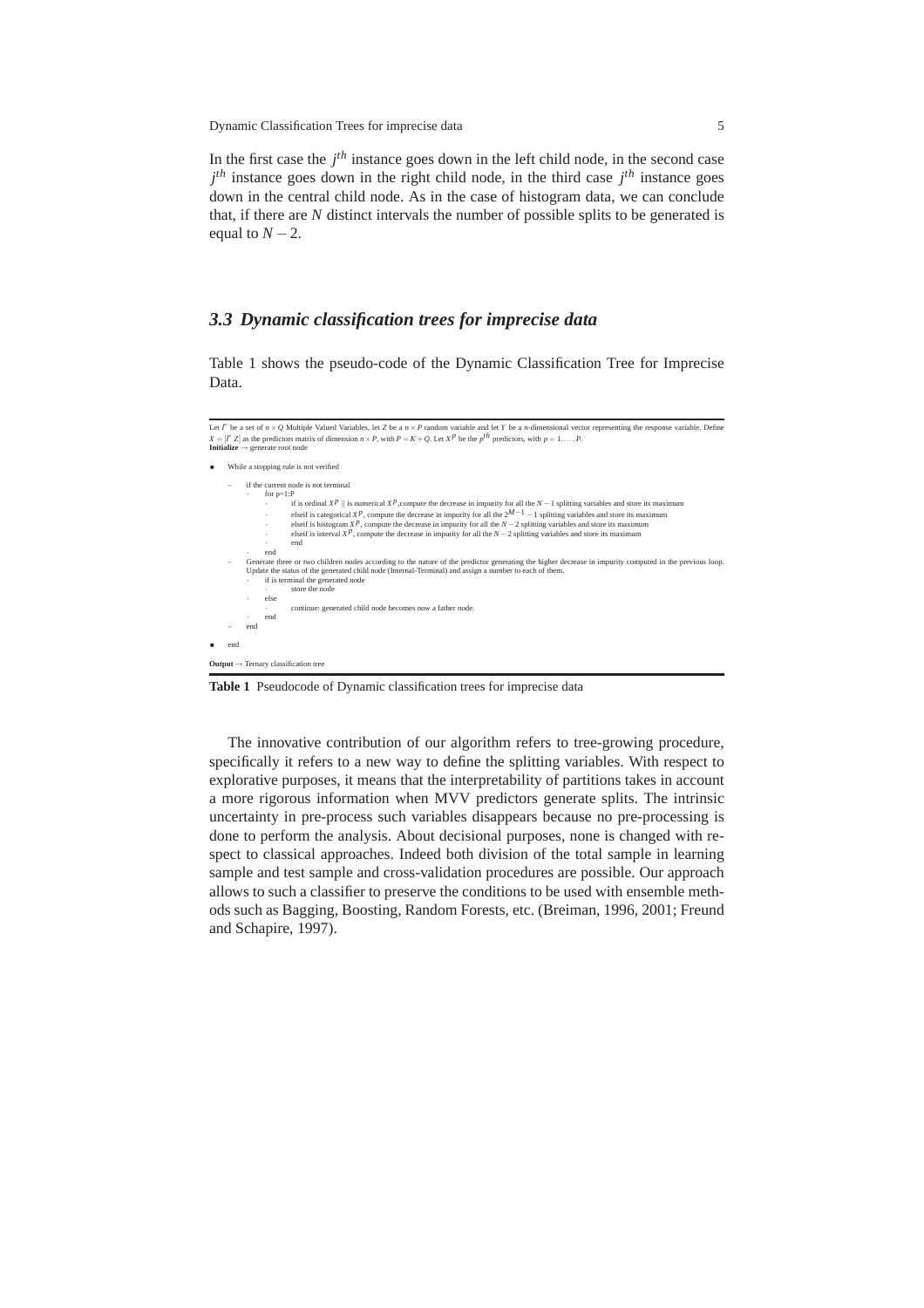#### **4 A real world case**

The methodology have been performed on a database of the Department of Dermatology of the Second University of Naples. The database consists of 220 skin lesion dermoscopic images, for which a histological diagnosis is available, with a resolution of  $768 \times 512$  pixels, divided into two classes: 86 images are relative to malignant melanoma and 134 of these lesions are classified as benign lesions. The skin lesion dermoscopic images are acquired using a charge-coupled devise camera connected to an epiluminescence microscopy.

The dataset consists in 34 variables or *descriptors* (including 11 point values, 6 intervals data and 17 histograms data), plus a binary response variable. The multivalued data describing the dermoscopic image database is structured as a matrix  $D = \{d_{i,p}\}\,$ , where the rows represent the statistical units, i.e. the images, and the columns represent the multi-valued descriptors. Each matrix cell  $d_{i,p}$  indicates the set of values attained by the  $i<sup>th</sup>$  image for the  $p<sup>th</sup>$  descriptor, that can be a scalar real value, an interval value, or a set of histogram values.

Following the ABCD-rule of dermoscopy (Stolz et al., 1994), descriptors chosen for characterizing different lesion classes consist of quantitative measures of asymmetry, border, and color information extracted by dermoscopic images. More details about ABCD-rule can be found, in example, in Bono et al., 1999, Celebi et al., 2007; Maglogiannis and Kosmopoulos, 2006.

### *4.1 The results*

Figure 1 shows the tree-structure of the Dynamic Classification Tree.

The figure emphasizes the way the splits are generated. For ternary splits, if the splitting variable is generated by a histogram variable, a plot showing the Kernel density function estimate of the typical distributions is put in the graph. The central density function (in grey) refers to the distributions going down in the central child node. The left and the right density functions (respectively bold-black and dotblack) refer to the distributions going down respectively in the left and right children nodes. If the splitting variable is generated by interval data, a plot showing these intervals is put in the graph. The central interval refers to images going down in the central child node, as well as upper-left and lower-right intervals refer to images going down respectively to the left and right children node. If the splitting variable is generated by point variables, the the split is binary and in the figure is indicated the cutting point. The error rate at root node is equal to 0.3909 as well as error rate of the tree is equal to 0.1909.

Table 2 shows the DCTree in table format. First four columns indicate respectively the node number, the node size, the children nodes generated by the actual node and the father of the actual node. Column named splitting predictor indicates which predictor generates the split. In parenthesis the nature of the predictor is indicated (H if histogram, I if interval, P if point).The column named cutting point describes the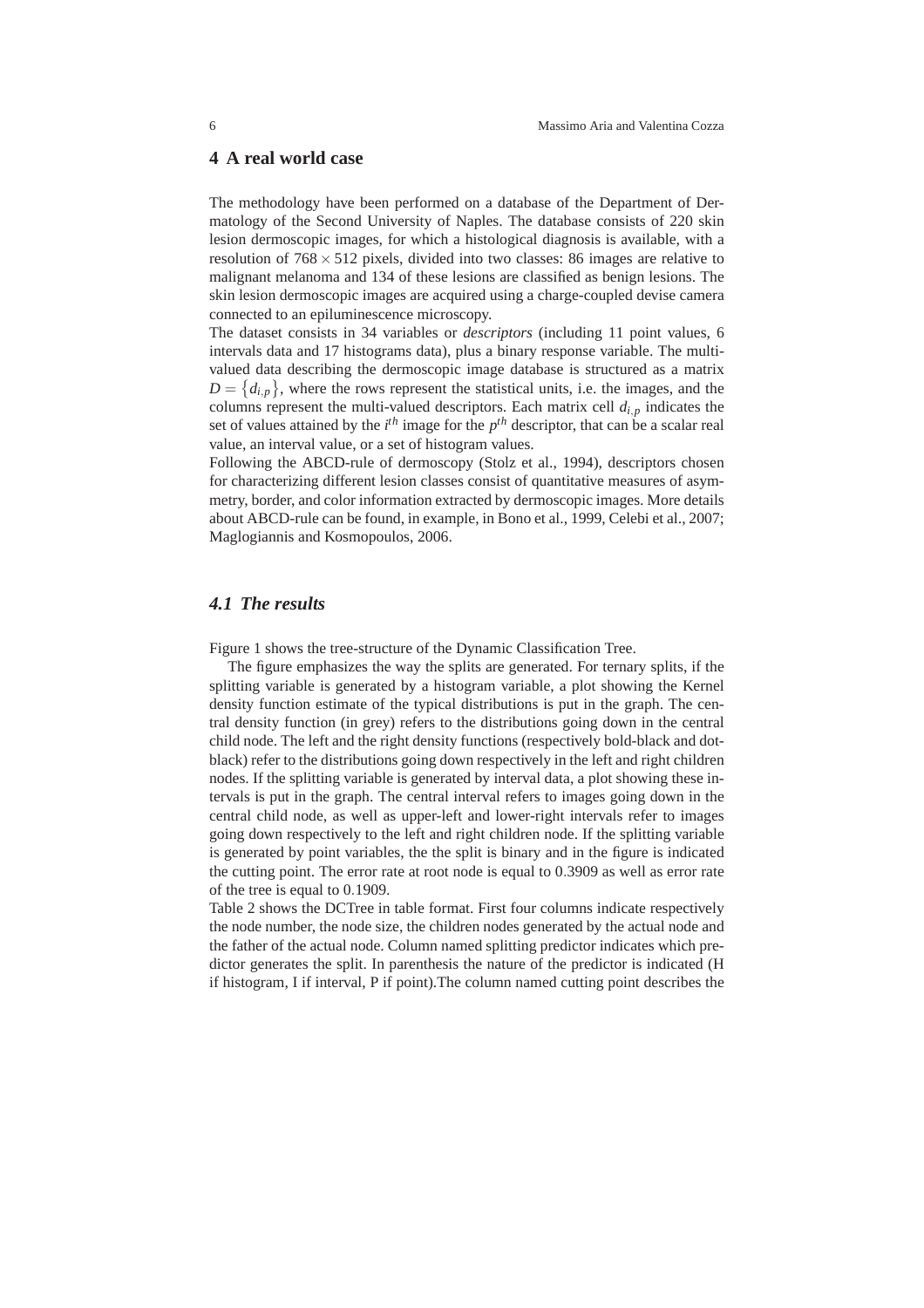

**Fig. 1** Dynamic Classification tree of dermoscopic images database

split. If the splitting predictor is a histogram data, then some descriptive information about the distribution of the reference image is reported in the column (precisely Min, Max, Mean, Standard Deviation, Skewness, Kurosys). If the splitting predictor is a interval data, then upper and lower bounds of the reference interval are respectively reported in brackets in the column. If the splitting predictor is a point variable, then the cutting point is reported in the column.

The last two columns refer to the misclassification ratio within node (Rt) and to the assigned class within node.

# **References**

1. Bock H., Diday E. (2000). *Analysis of Symbolic Data*, Springer-Verlag, Heidelberg.